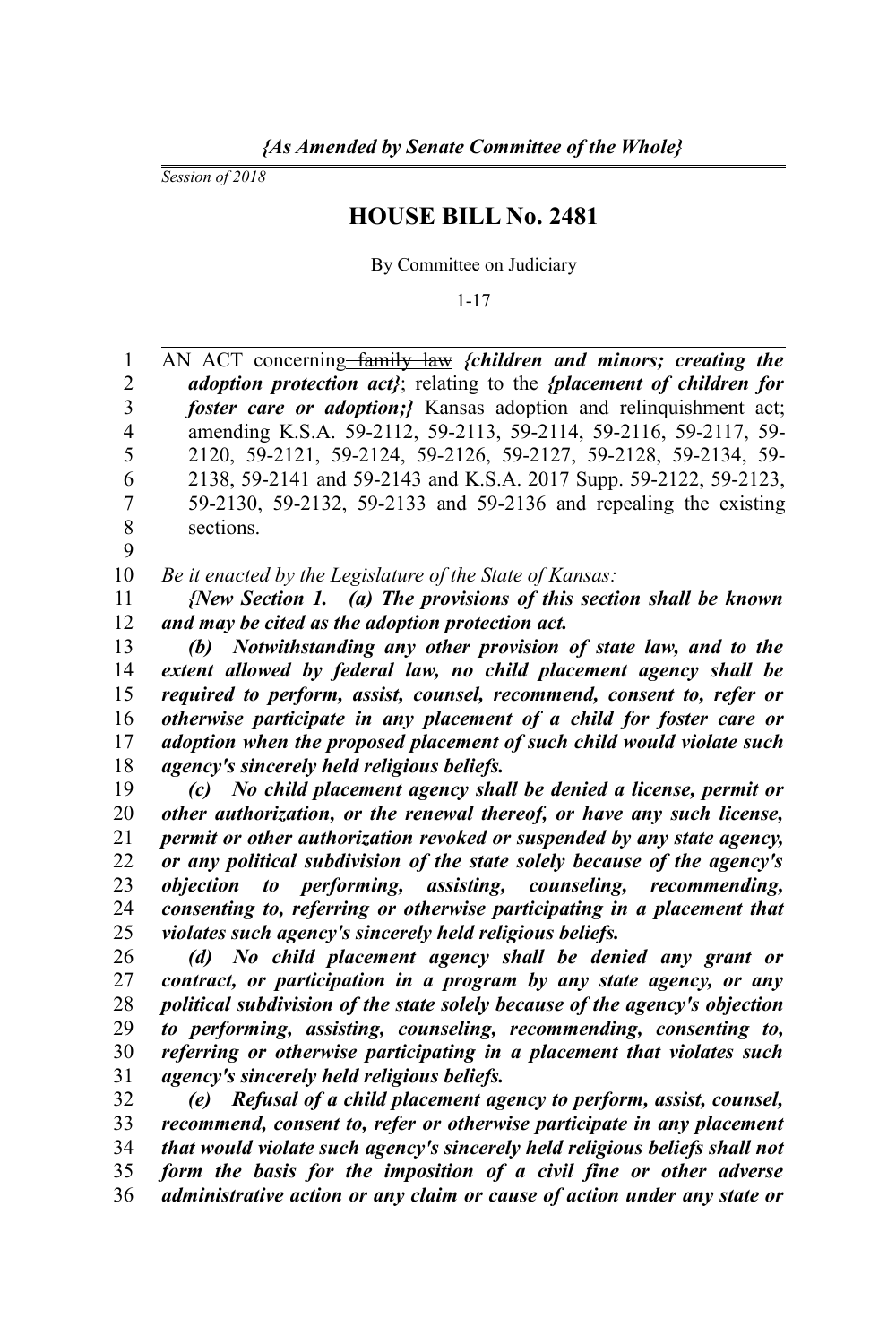HB 2481—Am. by SCW 2

*local law.* 1

*(f) A child placement agency's sincerely held religious beliefs shall be described in such agency's organizing documents, its written polices or such other written document approved by the governing body of such agency.* 2 3 4 5

*(g) As used in this section, the term "child placement agency" means a business or service conducted, maintained or operated by a person engaged in finding homes for children by placing or arranging for the placement of such children for adoption or foster care, and who is licensed under K.S.A. 65-501 et seq., and amendments thereto.* 6 7 8 9 10

*(h) The provisions of this section shall not apply to any entity while such entity has a contract with the department for children and families as a case management contractor.}* 11 12 13

**Section 1.** *{Sec. 2.}* K.S.A. 59-2112 is hereby amended to read as follows: 59-2112. As used in K.S.A. 59-2111 through 59-2143*, and amendments thereto*: 14 15 16

(a) "Adult adoption" means the adoption of an individual who has attained the age of majority; 17 18

(b) "agency adoption" means the adoption of a minor child where an agency has the authority to consent to the adoption; 19 20

(c) "independent adoption" means the adoption of a minor child where the child's parent or parents, legal guardian or nonagency person in loco parentis has the authority to consent to the adoption;*,* but does not include a stepparent adoption; 21 22 23 24

(d) "stepparent adoption" means the adoption of a minor child by the spouse of a parent with the consent of that parent; 25 26

27

(e) "residence of a child" and "place where a child resides" means:

(1) The residence of the child's mother if the child's parents are not married; 28 29

 $(2)$  the residence of the child's father, if the father has custody and the child's parents are not married; 30 31

(3) the residence of the child's father if the child's parents are married;  $\theta$ 32 33

(4) the residence of the child's mother if the child's parents are married, but the child's mother has established a separate, legal residence and the child resides with the mother *the residence of any parent*; 34 35 36

(f) "agency" means any public or private entity organized pursuant to Kansas law, or organized pursuant to the laws of the jurisdiction where located, having for its purpose the care and maintenance of children, being authorized to place children for adoption, consent to the adoption and to stand in loco parentis to such children until they are adopted or reach majority; and 37 38 39 40 41 42

(g) "person in loco parentis" means an individual or organization 43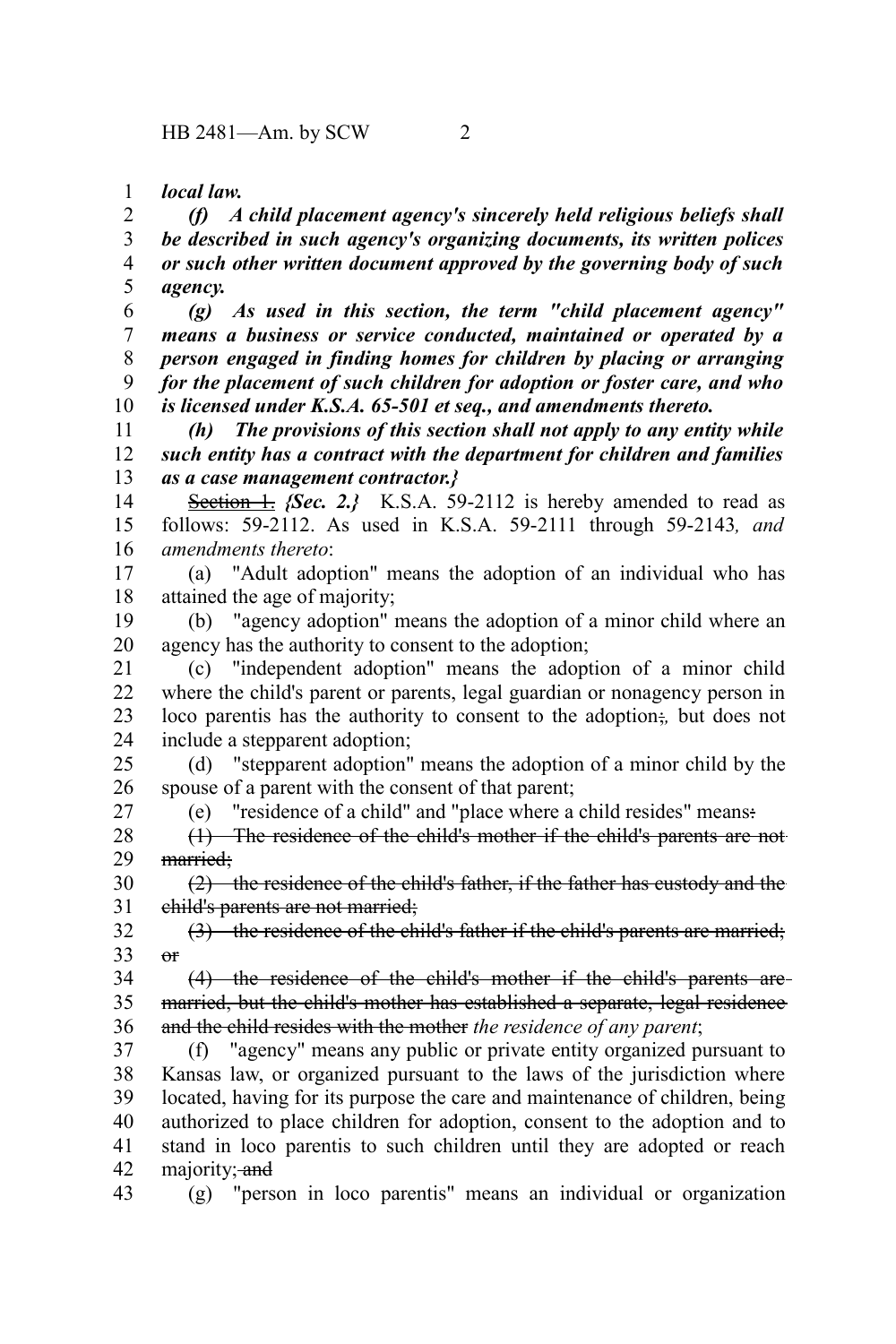HB 2481—Am. by SCW 3

vested with the right to consent to the adoption of a child pursuant to relinquishment or an order or judgment by a district court of competent jurisdiction*;* 1 2 3

- *(h) "party in interest" means:* 4
- *(1) A parent whose parental rights have not been terminated;* 5

*(2) a prospective adoptive parent;* 6

- *(3) an adoptive parent;* 7
	- *(4) a legal guardian of a child;*
	- *(5) an agency having authority to consent to the adoption of a child;*

*(6) the child sought to be adopted, if over 14 years of age and of sound intellect; or* 10 11

12

8 9

*(7) an adult adoptee; and*

*(i) "professional" means any person who receives payment or compensation, but not solely reimbursement for expenses, for providing services related to the placement of children for adoption*. 13 14 15

Sec. 2. *{3.}* K.S.A. 59-2113 is hereby amended to read as follows: 59- 2113. Any adult, or husband and wife *married adult couple* jointly, may adopt any minor or adult as their child in the manner provided in K.S.A. 59-2111 through 59-2143, *and amendments thereto,* except that one spouse cannot do so without the consent of the other. 16 17 18 19 20

Sec. 3. *{4.}* K.S.A. 59-2114 is hereby amended to read as follows: 59- 2114. (a) Consent shall be in writing and shall be acknowledged before a judge of a court of record or before an officer authorized by law to take acknowledgments. If consent is acknowledged before a judge of a court of record, it shall be the duty of the court to advise *inform* the consenting person of the *legal* consequences of the consent. A consent is final when executed, unless the consenting party, prior to final decree of adoption, alleges and proves by clear and convincing evidence that the consent was not freely and voluntarily given. The burden of proving the consent was not freely and voluntarily given shall rest with the consenting party. 21 22 23 24 25 26 27 28 29 30

(b) Consent in all cases shall have been executed not more than six months prior to the date the petition for adoption is filed. 31 32

Sec. 4. *{5.}* K.S.A. 59-2116 is hereby amended to read as follows: 59- 2116. *(a)* A consent or relinquishment may not be given by the mother or accepted until 12 hours after the birth of a child. Any consent or relinquishment given by the mother before 12 hours after the birth of a child is voidable, prior to the final decree of adoption. 33 34 35 36 37

*(b) A consent or relinquishment may be given by any father or possible father any time after the birth of a child. A consent may be given by any father or possible father before the birth of the child only if he has the advice of independent legal counsel as to the consequences of the consent prior to its execution. The attorney providing independent legal advice shall be present at the execution of the consent.* 38 39 40 41 42 43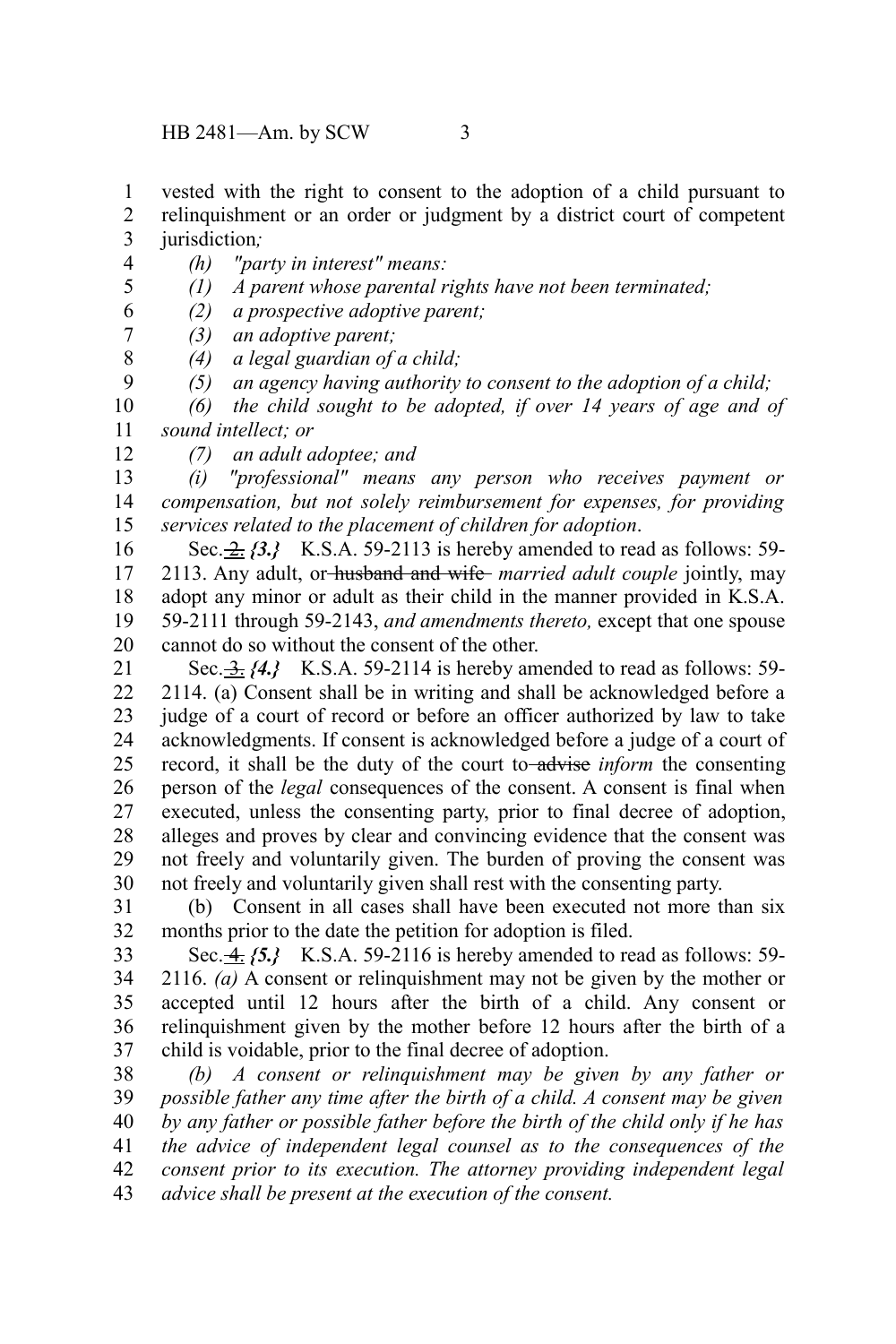Sec. 5. *{6.}* K.S.A. 59-2117 is hereby amended to read as follows: 59- 2117. (a) A consent or relinquishment*, or document that is the functional* equivalent of a Kansas consent or relinquishment, is valid if executed and acknowledged outside of this state, *or in a foreign country* either in accordance with the law of this state or in accordance with the law of the place where executed, is valid. 1 2 3 4 5 6

(b) Where a consent or relinquishment is signed in a foreign country, the execution of the consent or relinquishment shall be acknowledged or affirmed in accordance with the law and procedure of the foreign country. 7 8 9

 $(e)(b)$  If the person signing a consent or relinquishment is in the military service of the United States, the execution of the consent or relinquishment may be acknowledged before a commissioned officer and the signature of the officer shall be verified or acknowledged before a notary public or by such other procedure as is then in effect for such division or branch of the armed forces. 10 11 12 13 14 15

Sec. 6. *{7.}* K.S.A. 59-2120 is hereby amended to read as follows: 59- 2120. Interstate placements of children shall comply with the procedures contained in the interstate compact on placement of children as set forth in K.S.A. 38-1202*,* and amendments thereto. Any professional providing services related to the placement of children for adoption who fails to comply with the provisions of the interstate compact for the placement of children is guilty of a class C *nonperson* misdemeanor. For the purposes of this section, "professional" means any person who receives payment or compensation for providing services related to the placement of children for adoption. 16 17 18 19 20 21 22 23 24 25

Sec.  $\pm$  *{8.}* K.S.A. 59-2121 is hereby amended to read as follows: 59-2121. (a) Except as otherwise authorized by law, no person shall request, receive, give or offer to give any consideration in connection with an adoption, or a placement for adoption, other than: 26 27 28 29

(1) Reasonable fees for legal and other professional services rendered in connection with the placement or adoption not to exceed customary fees for similar services by professionals of equivalent experience and reputation where the services are performed<del>, except that fees for legal and</del> other professional services as provided in this section performed outside the state shall not exceed customary fees for similar services when performed in the state of Kansas; 30 31 32 33 34 35 36

(2) reasonable fees in the state of Kansas of a licensed child-placing agency; 37 38

(3) actual and necessary expenses, based on expenses in the state of Kansas, incident to placement or to the adoption proceeding; 39 40

(4) actual medical expenses of the mother attributable to pregnancy and birth; 41 42

(5) actual medical expenses of the child; and 43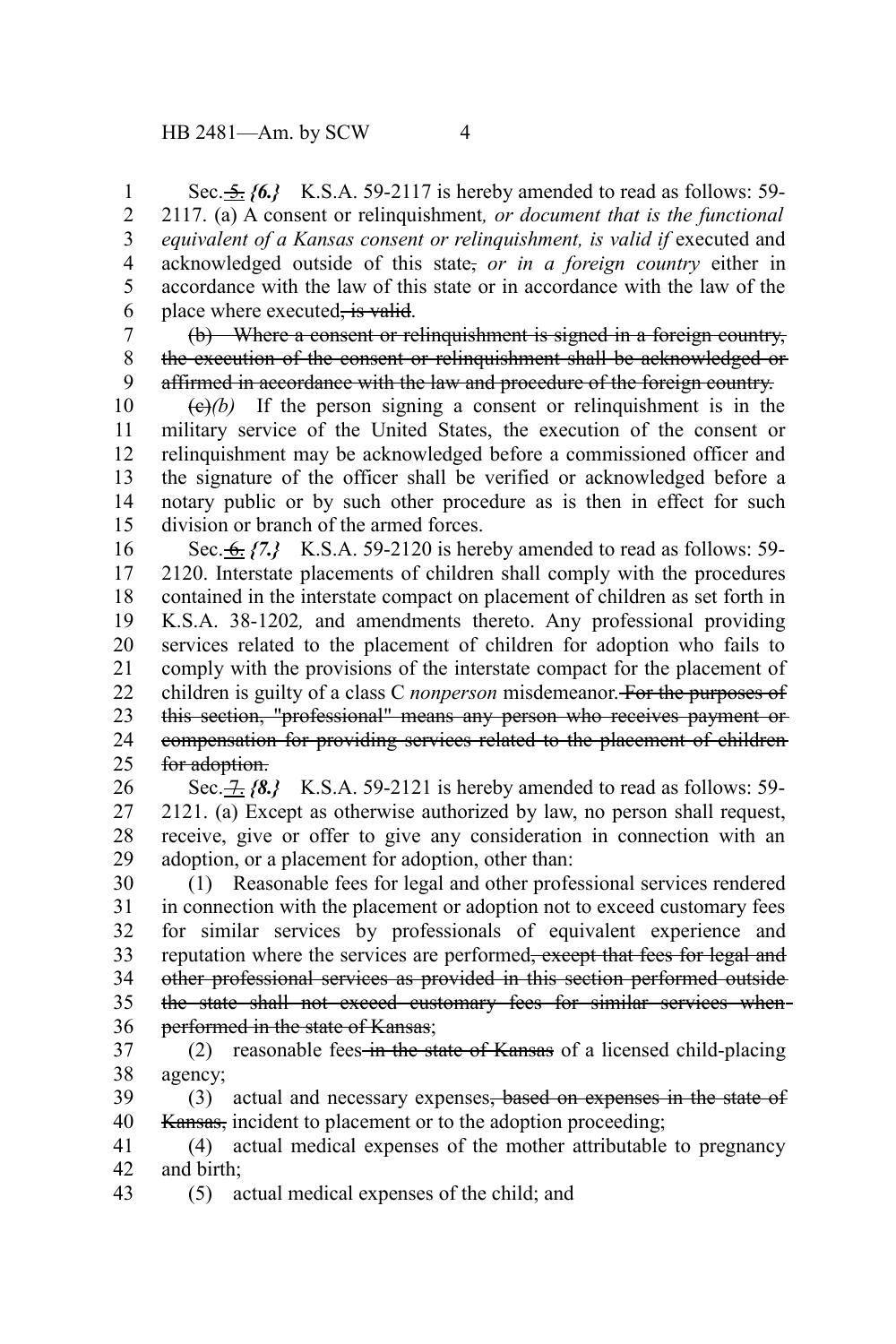(6) reasonable living expenses of the mother which are incurred during or as a result of the pregnancy. 1 2

(b) In an action for adoption, a detailed accounting of all consideration given, or to be given, and all disbursements made, or to be made, in connection with the adoption and the placement for adoption shall accompany the petition for adoption. Upon review of the accounting, the court shall disapprove any such consideration which the court determines to be unreasonable or in violation of this section and, to the extent necessary to comply with the provisions of this section, shall order reimbursement of any consideration already given in violation of this section. 3 4 5 6 7 8 9 10 11

(c) Knowingly and intentionally receiving or accepting clearly excessive fees or expenses in violation of subsection (a) shall be a severity level 9, nonperson felony. Knowingly failing to list all consideration or disbursements as required by subsection (b) shall be a class B nonperson misdemeanor. 12 13 14 15 16

Sec. <u>-8.</u>  $\{9. \}$  K.S.A. 2017 Supp. 59-2122 is hereby amended to read as follows: 59-2122. (a) *Except as provided in subsections (b) and (c),* the files and records of the court in adoption proceedings shall not be open to inspection or copy by persons other than *the following:* 17 18 19 20

*(1)* The parties in interest and their attorneys, *party filing for adoption or termination and that party's attorney;* 21 22

23

*(2) an adoptee who has reached the age of majority;*

*(3)* representatives of the Kansas department for children and families<del>, and the commission on judicial performance in the discharge of</del> the commission's duties pursuant to article 32 of chapter 20 of the Kansas Statutes Annotated, and amendments thereto, except upon an order of the court expressly permitting the same. As used in this section, "parties in interest" shall not include genetic parents once a decree of adoption is entered*;* 24 25 26 27 28 29 30

31 32 *(4) the disciplinary administrator; and*

*(5) the commission on judicial qualifications*.

(b) *Prior to the final decree of adoption, any party in interest may request access to the files and records of an adoption proceeding. After notice and a hearing, and upon a written finding of good cause, the court may order that some or all of the files and records of an adoption proceeding be open to inspection or copy by the moving party.* 33 34 35 36 37

*(c) After the final decree of adoption, the court may permit access to some or all of the files and records of an adoption proceeding for good cause shown.* 38 39 40

*(d)* The Kansas department for children and families may contact the adoptive parents of the minor child or the adopted adult at the request of the *birth or* genetic parents in the event of a health or medical need. The 41 42 43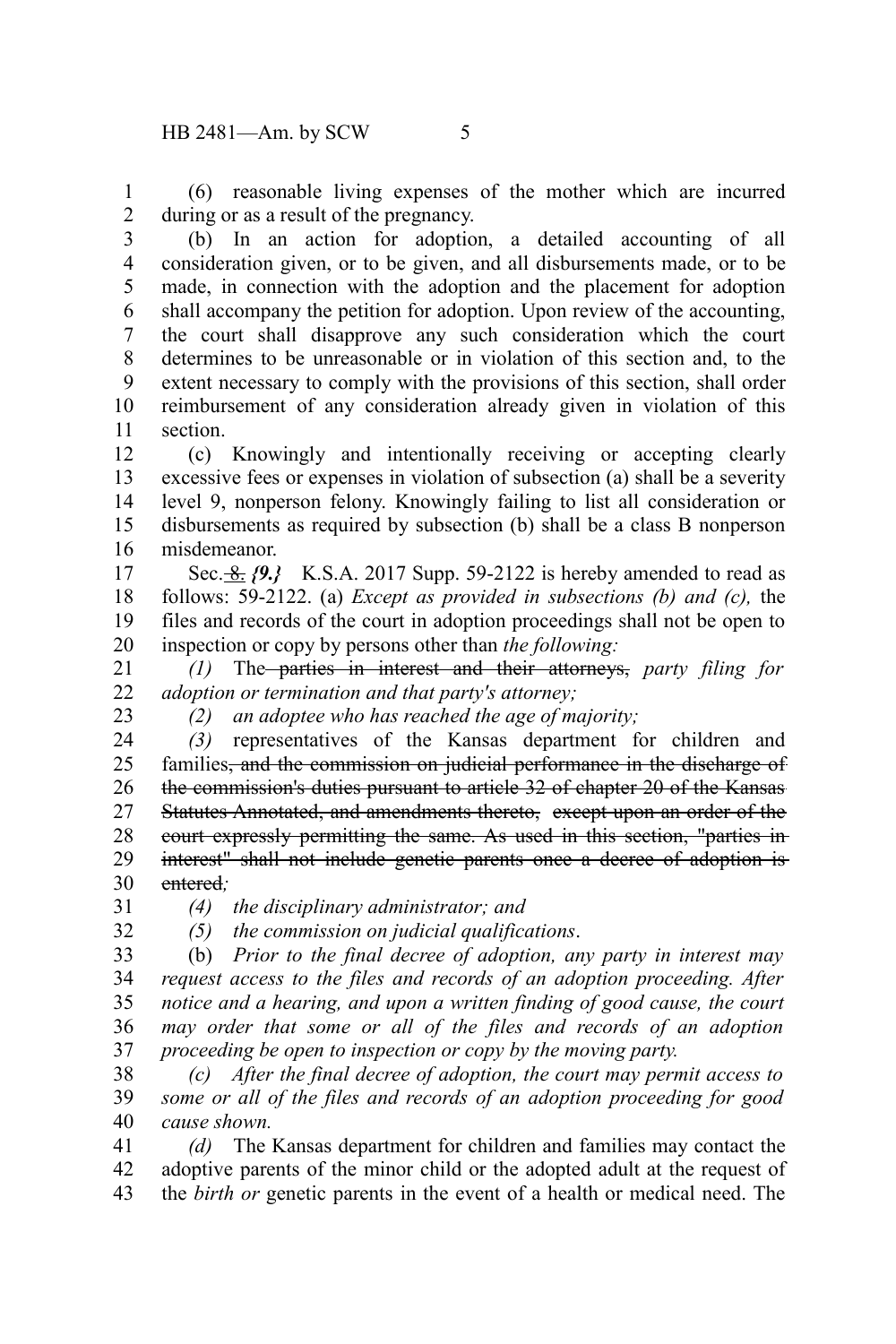Kansas department for children and families may contact the adopted adult at the request of the *birth or* genetic parents for any reason. Identifying information shall not be shared with the *birth or* genetic parents without the permission of the adoptive parents of the minor child-or, the adopted adult *or the legal guardian of the adopted adult*. The Kansas department for children and families may contact the *birth or* genetic parents at the request of the adoptive parents of the minor child or*,* the adopted adult *or the legal guardian of the adopted adult* in the event of a health or medical need. The Kansas department for children and families may contact the *birth or* genetic parents at the request of the adopted adult for any reason. 1 2 3 4 5 6 7 8 9 10

Sec.  $\rightarrow$  *{10.}* K.S.A. 2017 Supp. 59-2123 is hereby amended to read as follows: 59-2123. (a) Except as otherwise provided in this section: 11 12

(1) Any person who advertises that such person will *provide adoption-related services or* adopt, find an adoptive home for a child or otherwise place a child for adoption shall state in such advertisement whether or not such person is licensed and if licensed, under what authority such license is issued and in what profession; 13 14 15 16 17

(2) no person shall offer to adopt, find a home for or otherwise place a child as an inducement to a woman to come to such person's maternity center during pregnancy or after delivery; and 18 19 20

(3) no person shall offer to adopt, find a home for or otherwise place a child as an inducement to any parent, guardian or custodian of a child to place such child in such person's home, institution or establishment. 21 22 23

(b) The provisions of subsection  $(a)(1)$  shall not apply to the Kansas department for children and families or to an individual seeking to adopt a child. *The provisions of subsection (a)(3) shall not apply to the Kansas department for children and families, an individual seeking to adopt a child, an agency or an attorney.* 24 25 26 27 28

(c) As used in this section:

(1) "Advertise" means to communicate by newspaper, radio, television, handbills, placards or other print, broadcast, telephone directory or electronic medium. 30 31 32

(2) "Person" means an individual, firm, partnership, corporation, joint venture or other association or entity. 33 34

(3) "Maternity center" means the same as provided in K.S.A. 65-502 *65-503*, and amendments thereto. 35 36

(d) Any person who violates the provisions of this section shall be guilty of an unclassified misdemeanor and shall be fined not more than \$1,000 for each violation. 37 38 39

Sec.  $\left\{ \frac{10}{11.} \right\}$  K.S.A. 59-2124 is hereby amended to read as follows: 59-2124. (a) Any parent or parents or person in loco parentis may relinquish a child to an agency, and if the agency accepts the relinquishment in writing, the agency shall stand in loco parentis to the 40 41 42 43

29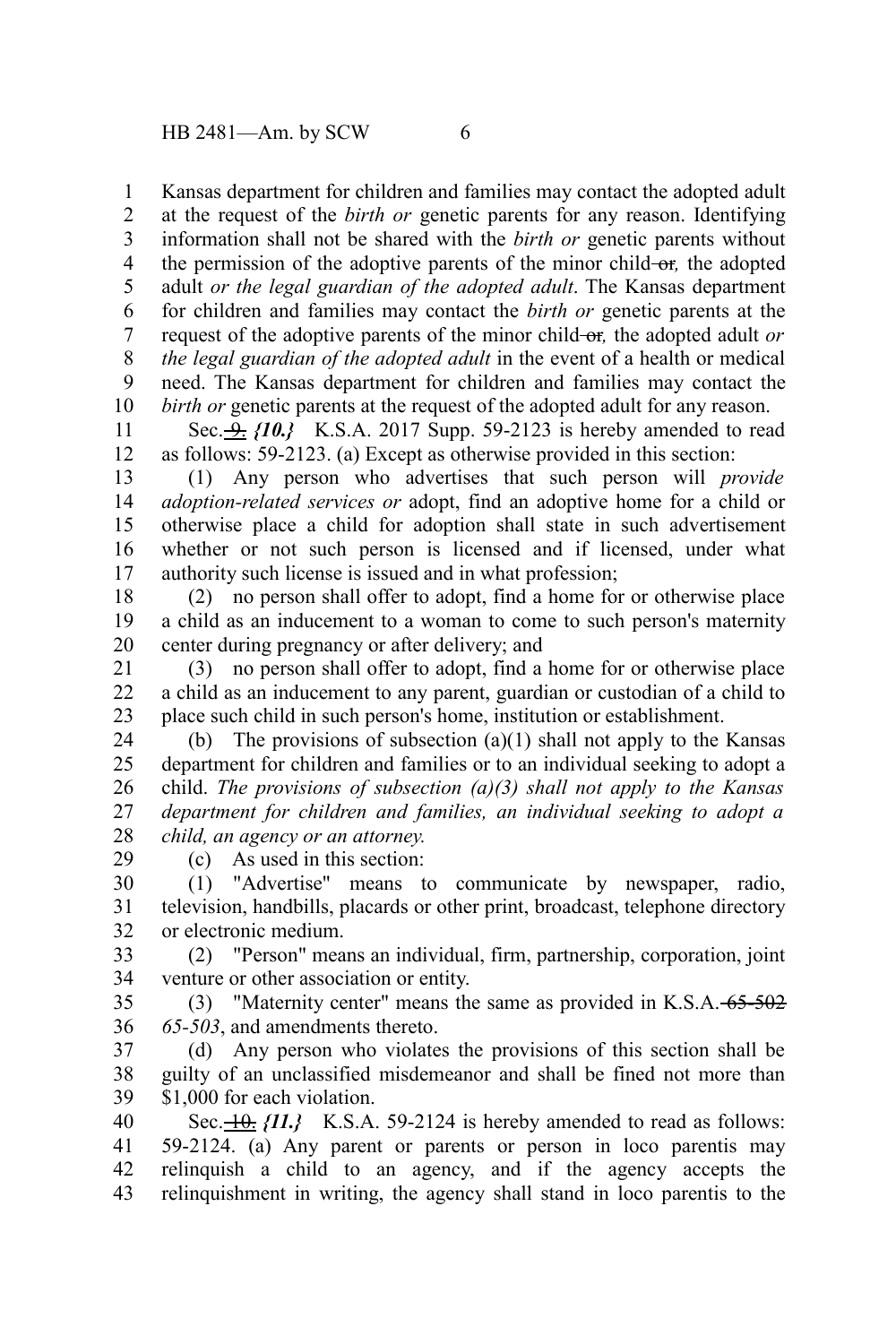child and shall have and possess over the child all rights of a parent or legal guardian, including the power to place the child for adoption and give consent thereto. 1 2 3

(b) All relinquishments to an agency under K.S.A. 59-2111 through 59-2143, and amendments thereto, shall be deemed sufficient if in substantial compliance with the form for relinquishment set forth by the judicial council, and shall be executed by: (1) Both parents of the child; (2) one parent, if the other parent is deceased or the other parent's relinquishment is found unnecessary under K.S.A. 59-2136, and amendments thereto; or (3) a person in loco parentis. 4 5 6 7 8 9 10

(c) The relinquishment shall be in writing and shall be acknowledged before a judge of a court of record or before an officer authorized by law to take acknowledgments. If the relinquishment is acknowledged before a judge of a court of record, it shall be the duty of the court to advise *inform* the relinquishing person of the *legal* consequences of the relinquishment. 11 12 13 14 15

(d) *A relinquishment shall be final when executed, unless the relinquishing party, prior to the entry of a final order terminating parental rights, alleges and proves by clear and convincing evidence that the relinquishment was not freely and voluntarily given. The burden of proving that the relinquishment was not freely and voluntarily given shall rest with the relinquishing party.* 16 17 18 19 20 21

*(e)* Except as otherwise provided, in all cases where a parent or person in loco parentis has relinquished a child to the *an* agency pursuant to K.S.A. 59-2111 through 59-2143, and amendments thereto, all the rights of the parent or person in loco parentis shall be terminated, including the right to receive notice in a subsequent adoption proceeding involving the child. If a parent has relinquished a child to the agency pursuant to K.S.A. 59-2111 through 59-2143, and amendments thereto, based on a belief that the child's other parent would relinquish the child to the agency, and such *the* other parent does not relinquish such child to the agency *and the other parent's rights are not terminated by a final court order*, the rights of such *the* parent who has relinquished a child to the agency shall not be terminated. Upon such relinquishment, all the rights of birth parents to such child, including their right to inherit from or through such child, shall cease *and the full rights of the parent are restored*. 22 23 24 25 26 27 28 29 30 31 32 33 34 35

(e)*(f)* A parent's relinquishment of a child shall not terminate the right of the child to inherit from or through such parent. 36 37

Sec.  $\frac{11}{12}$  *{12.}* K.S.A. 59-2126 is hereby amended to read as follows: 59-2126. (a) *Except as provided in subsection (f),* in an independent adoption*,* venue shall be in the county in which the petitioner resides or in the county in which the child to be adopted resides. 38 39 40 41

(b) *Except as provided in subsection (f),* in an agency adoption*,* venue shall be *in the county*: 42 43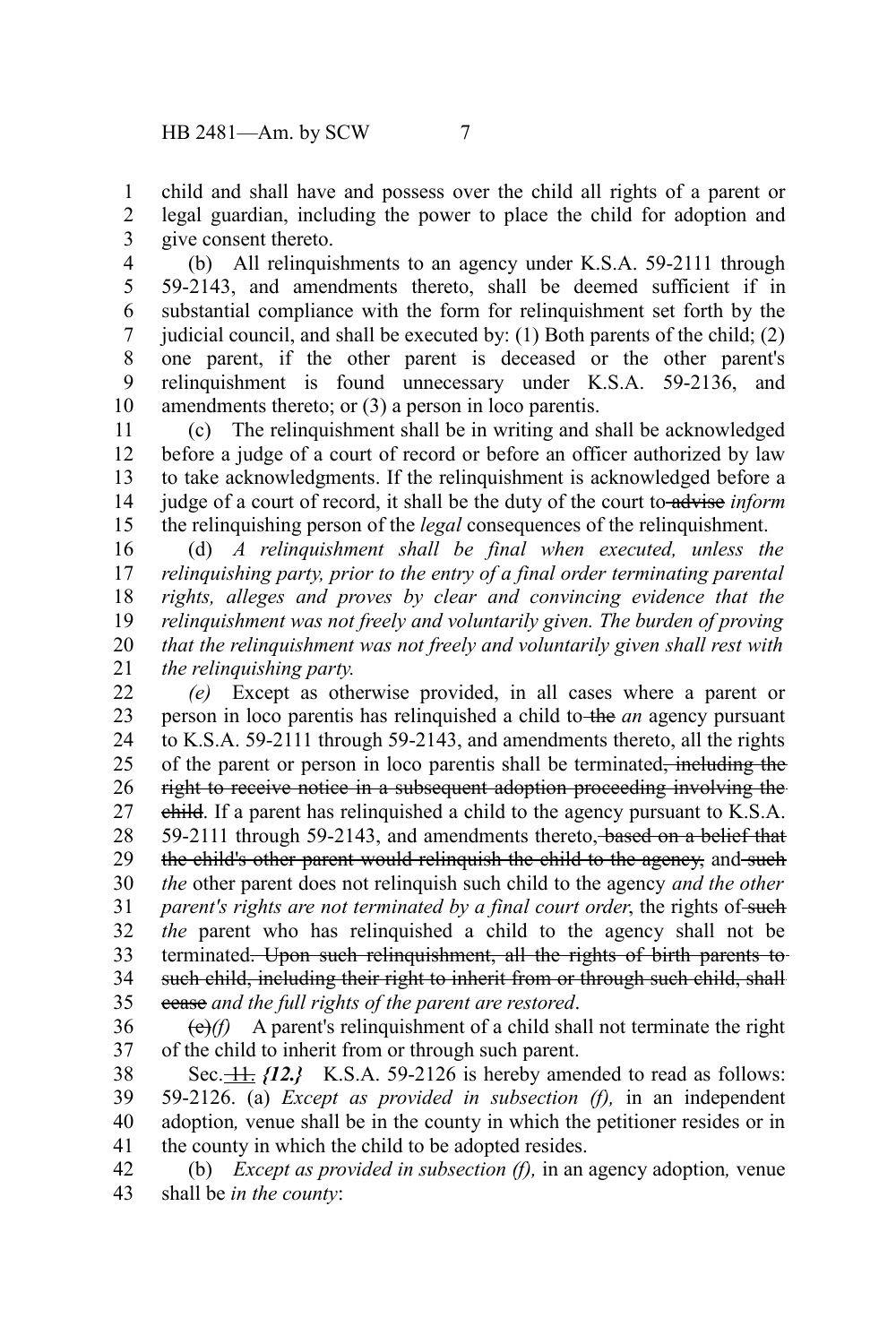1

 $(1)$  In the county In which the petitioner resides;

(2) in the county-in which the child to be adopted resided prior to receipt of custody by the agency; or 2 3

(3) where the *principal place of business for the* child placing agency is located. 4 5

(c) *Except as provided in subsection (f),* in a stepparent adoption*,* venue shall be in the county in which the petitioner resides or where the child resides. 6 7 8

(d) If the petitioner resides upon or is stationed at a United States military post or reservation within this state, and the child to be adopted is then residing with the petitioner, venue may be in the district court of the county in which the post or reservation is located, or in the district court of any county located immediately adjacent to such county. 9 10 11 12 13

(e) Where the residence of the child, as defined in K.S.A. 59-2112, *and amendments thereto,* serves as the basis for venue, a sworn affidavit shall be filed with the petition setting forth the factual basis for the child's residency. 14 15 16 17

*(f) In all adoptions, venue may be established in any county in Kansas, if all parties in interest agree in writing to venue in that county.* 18 19

Sec. $\frac{12}{12}$ ,  $\{13. \}$  K.S.A. 59-2127 is hereby amended to read as follows: 59-2127. (a) A court of this state may not exercise jurisdiction over a proceeding for adoption of a minor if at the time the petition for adoption is filed a proceeding concerning the custody or adoption of the minor is pending in a court of another state exercising jurisdiction substantially in conformity with the uniform child custody jurisdiction act, or the uniform child custody jurisdiction and enforcement act, or this act unless the proceeding is stayed by the court of the other state. 20 21 22 23 24 25 26 27

(b) If a court of another state has issued a decree or order concerning the custody of a minor who may be the subject of a proceeding foradoption in this state, a court of this state may not exercise jurisdiction over a proceeding for adoption of the minor unless: 28 29 30 31

(1) The court of this state finds that the court of the state which issued the decree or order: 32 33

(A) Does not have continuing jurisdiction to modify the decree or order under jurisdictional prerequisites substantially in accordance with the uniform child custody jurisdiction act, or the uniform child custody jurisdiction and enforcement act, or has declined to assume jurisdiction to modify the decree or order, or 34 35 36 37 38

(B) does not have jurisdiction over a proceeding for adoption substantially in conformity with subsection (a)(1) through (4) or hasdeclined to assume jurisdiction proceeding for adoption; and 39 40 41

(2) the court of this state has jurisdiction over the proceeding. 42

(c) Before determining whether or not to exercise its jurisdiction the 43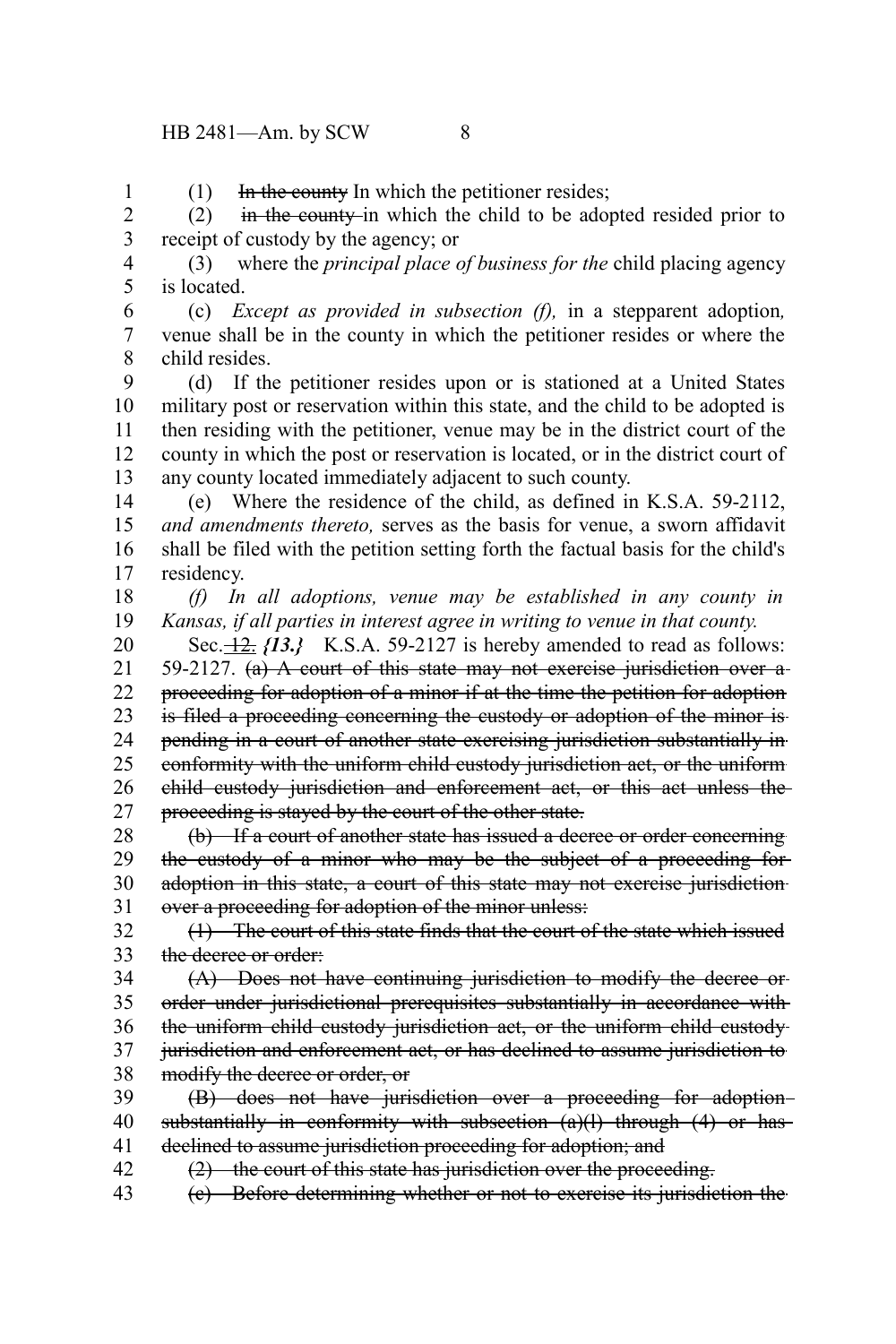court may communicate with a court of another state and exchange 1

information pertinent to the assumption of jurisdiction by either court with 2

a view to assuring that jurisdiction will be exercised by such court of another state and that a forum will be available to the parties. 3 4

(d) If the court determines not to exercise its jurisdiction, it may dismiss the proceedings, or it may stay the proceedings upon conditionthat an adoption proceeding be promptly commenced in another named state or upon any other conditions which may be just and proper. *Jurisdiction over proceedings under the Kansas adoption and relinquishment act including a proceeding to terminate parental rights pursuant to K.S.A. 59-2136, and amendments thereto, is governed by the* 5 6 7 8 9 10 11

*uniform child custody jurisdiction and enforcement act, K.S.A. 23-37,101 through 23-37,405, and amendments thereto, except that in adoption proceedings, the notice provisions of K.S.A. 59-2133 and 59-2136, and amendments thereto, shall control.* 12 13 14 15

Sec.  $\overline{13}$ . *{14.}* K.S.A. 59-2128 is hereby amended to read as follows: 59-2128. (a) A petition for adoption shall be filed by the person desiring to adopt the child, and shall state the following information, if reasonably ascertainable, under oath: 16 17 18 19

20 21 (1) The name, residence and address of the petitioner;

(2) the suitability of the petitioner to assume the relationship;

(3) the name of the child, the date, time and place of the child's birth, and the present address or whereabouts of the child; 22 23

24

(4) the places where the child has lived during the last five years;

(5) the names and present addresses of the persons with whom the child has lived during that period; 25 26

(6) whether the party has participated, as a party or witness or in any other capacity, in any other proceeding concerning the custody of or visitation with the child and, if so, identify the court, the case number, and the date of the child-custody determination, if any; 27 28 29 30

(7) whether the party knows of any proceeding that could affect the current proceeding, including proceedings for enforcement and proceedings relating to domestic violence, protective orders, termination of parental rights, and adoptions and, if so, identify the court, the case number, and the nature of the proceeding; 31 32 33 34 35

(8) whether the party knows the names and addresses of any person not a party to the proceeding who has physical custody of the child or claims rights of legal custody or physical custody of, or visitation with, the child and, if so, the names and addresses of those persons; 36 37 38 39

(9) whether one or both parents are living and the name, date of birth, residence and address of those living, so far as known to the petitioner; 40 41

(10) the facts relied upon as eliminating the necessity for the consent *or relinquishment*, if the consent *or relinquishment* of either or both 42 43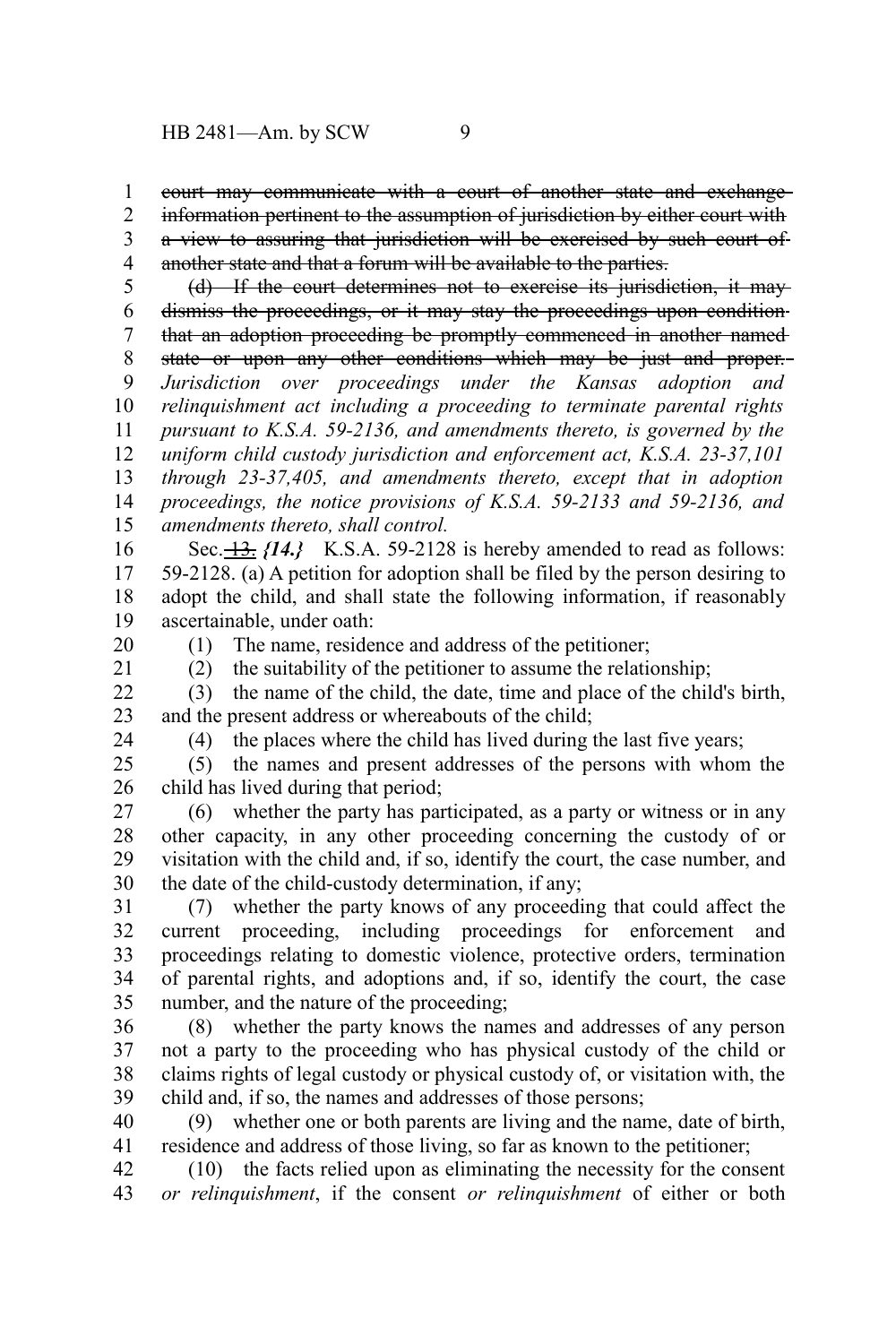parents is not obtained; 1

(11) whether the interstate compact on placement of children, K.S.A. 38-1201 et seq.*,* and amendments thereto, and the Indian child welfare act, 25 U.S.C. have been or will be complied with prior to the hearing. 2 3 4

5

(b) If the information required by subsection (a) is not furnished, the court, upon motion of a party or its own motion, may stay the proceeding until the information is furnished. 6 7

(c) If the declaration as to any of the items described in subsection (a) (6) through (a)(9) is in the affirmative, the declarant shall give additional information under oath as required by the court. The court may examine the parties under oath as to details of the information furnished and other matters pertinent to the court's jurisdiction and the disposition of the case. 8 9 10 11 12

(d) The petitioner has a continuing duty to inform the court of any proceeding in this or any other state that could affect the current proceeding. 13 14 15

(e) A petition filed in a step parent adoption shall not require a statement in compliance with the interstate compact on placement of children. 16 17 18

(f) The written consents to adoption required by K.S.A. 59-2129, and amendments thereto, *or any relinquishment pursuant to K.S.A. 59-2124, and amendments thereto,* the background information required by K.S.A. 59-2130, and amendments thereto, the accounting required by K.S.A. 59- 2121*,* and amendments thereto, and any affidavit required by K.S.A. 59- 2126*, and amendments thereto,* shall be filed with the petition for adoption. 19 20 21 22 23 24 25

Sec.  $\frac{14}{15}$  (15.) K.S.A. 2017 Supp. 59-2130 is hereby amended to read as follows: 59-2130. (a) The following information shall be filed with the petition in an independent or agency adoption: 26 27 28

(1) A complete written genetic, medical and social history of the child and the parents; 29 30

(2) the names, dates of birth, addresses, telephone numbers, and social security numbers of each of the child's parents, if known; 31 32

(3) any hospital records pertaining to the child or a properly executed authorization for release of those *any hospital* records *pertaining to the child*; and 33 34 35

(4) the child's birth verification, which shall include the date, time and place of birth and the name of the attending physician. 36 37

(b) The genetic, medical and social history required by this section shall be in conformity with the rules and regulations adopted by the secretary for children and families and on forms provided by the secretary. 38 39 40

(c) If any information required to be filed under this section is not available, an affidavit explaining the reasons why it is not available shall be filed with the petition for adoption. 41 42 43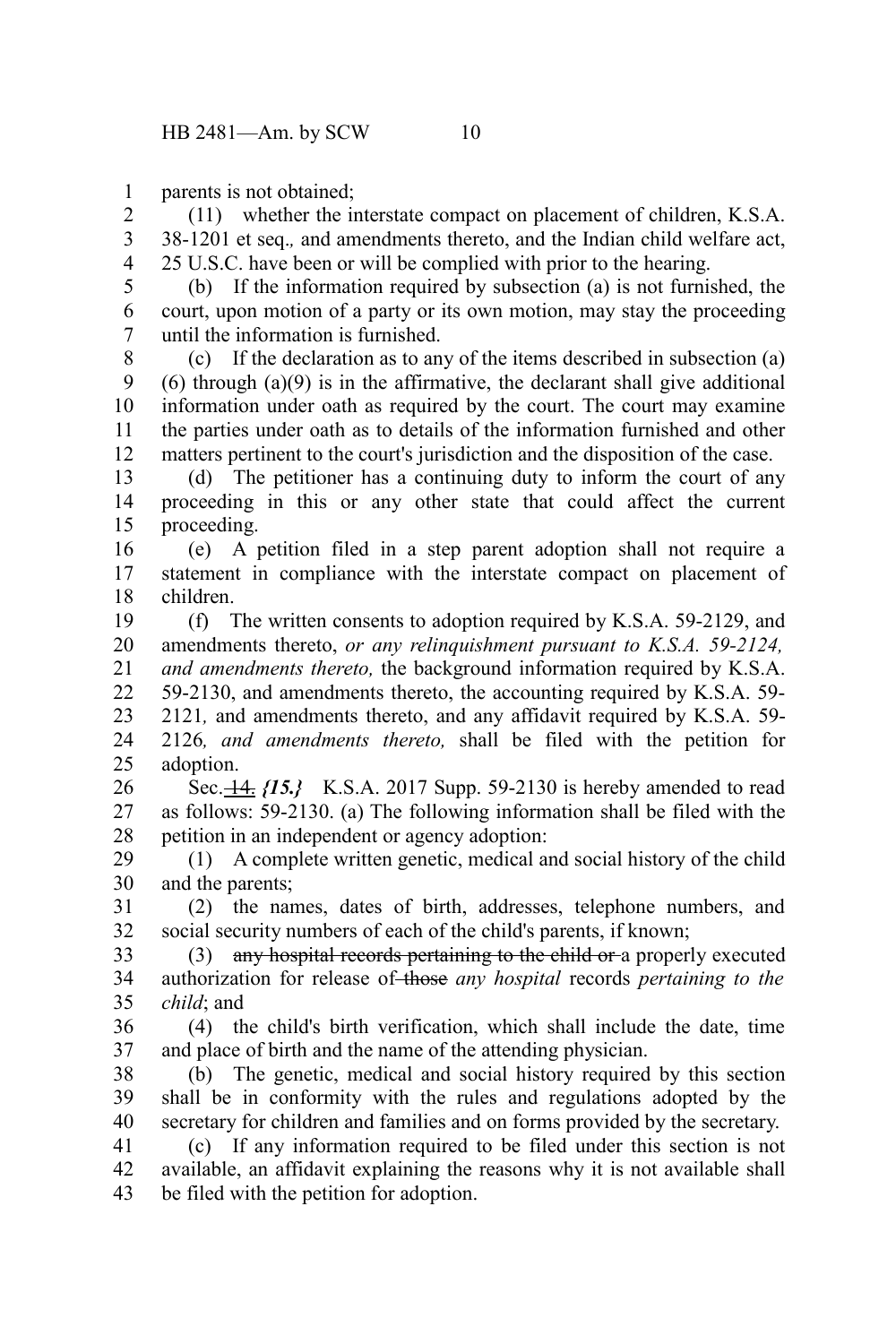(d) The secretary for children and families shall adopt rules and regulations establishing procedures for updating a child's genetic, medical and social history if new information becomes known at a later date. The agency or person conducting the investigation under K.S.A. 59-2132, and amendments thereto, shall advise in writing each of the child's biological parents, if known, of those procedures. 1 2 3 4 5 6

(e) Any employee or agent of the Kansas department for children and families, a child-placing agency or a district court who intentionally destroys any information required to be filed under this section is guilty of a class C *nonperson* misdemeanor. 7 8 9 10

Sec. 15. *{16.}* K.S.A. 2017 Supp. 59-2132 is hereby amended to read as follows: 59-2132. (a) Except as provided in subsection (h), in independent and agency adoptions, the court shall require the petitioner to obtain an assessment of the advisability of the adoption by a court approved: 11 12 13 14 15

(1) (A) Licensed social worker, licensed specialist social worker, licensed specialist clinical social worker, licensed masters social worker, licensed baccalaureate social worker or licensed associate social worker licensed by the behavioral sciences regulatory board; 16 17 18 19

(B) licensed clinical marriage and family therapist as defined in K.S.A. 65-6402, and amendments thereto; 20 21

(C) licensed marriage and family therapist as defined in K.S.A. 65- 6402, and amendments thereto; 22 23

(D) licensed clinical professional counselor as defined in K.S.A. 65- 5802, and amendments thereto; 24 25

(E) licensed professional counselor as defined in K.S.A. 65-5802, and amendments thereto; 26 27

(F) licensed psychologist as defined in K.S.A. 65-6319, and amendments thereto; 28 29

(G) licensed masters level psychologist as defined in K.S.A. 74-5362, and amendments thereto; 30 31

(H) licensed clinical psychotherapist as defined in K.S.A. 74-5363, and amendments thereto; or 32 33

34

(I) a licensed child-placing agency.

(2) Any person performing an assessment pursuant to this subsection shall: 35 36

(A) Possess a minimum of two years experience in adoption services or be supervised by a person with such experience; or 37 38

(B) if licensed by the behavioral sciences regulatory board to diagnose and treat mental disorders in independent practice, possess a minimum of one year of experience in adoption services or be supervised by a person with such experience. 39 40 41 42

(b) The petitioner shall file with the court, not less than  $10$  days 43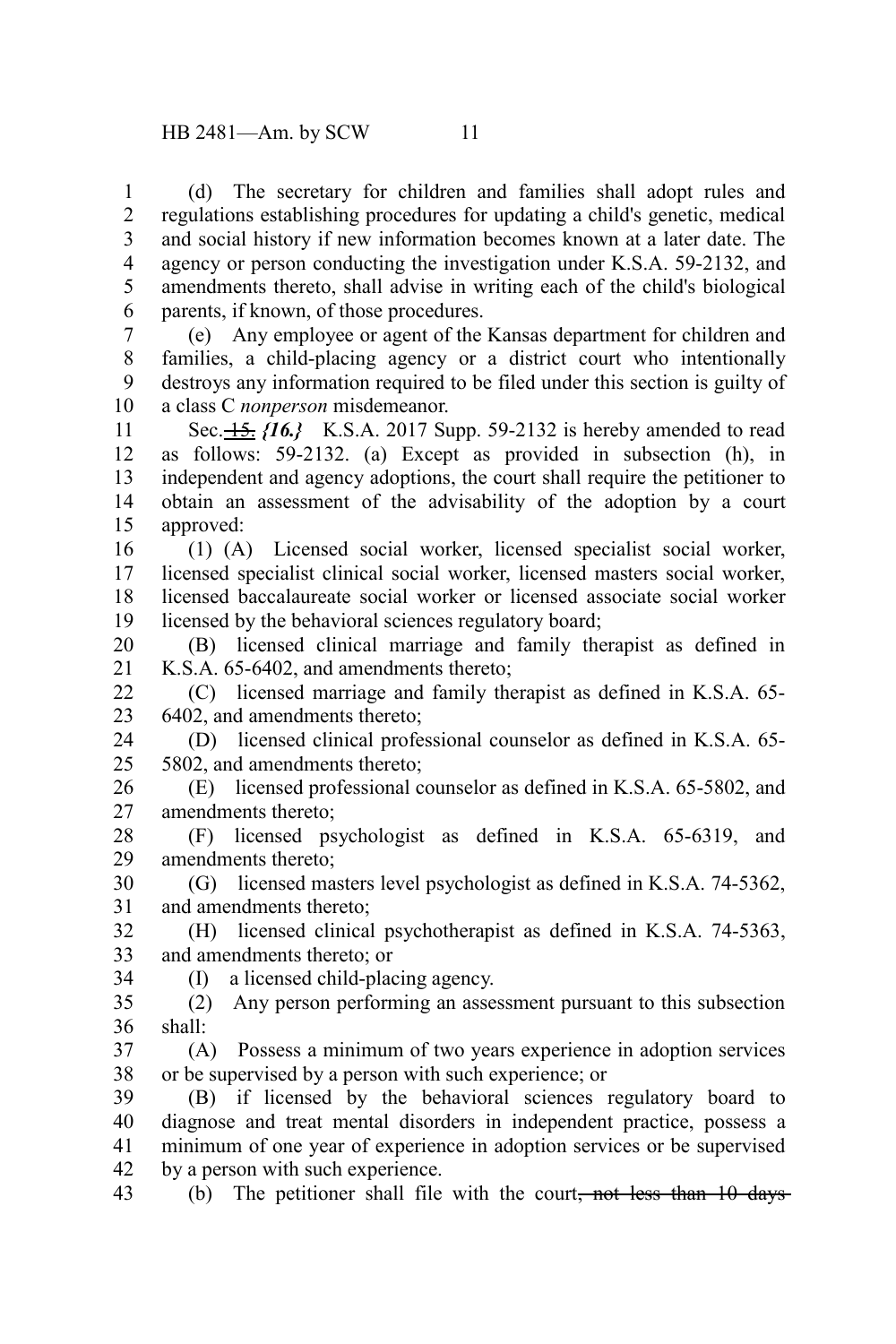before the hearing on the petition, a report of the assessment and, if necessary, confirmation or clarification of the information filed under K.S.A. 59-2130, and amendments thereto. 1 2 3

4 5

(c) If there is no one authorized pursuant to this section available to make the assessment and report to the court, the court may use the Kansas department for children and families for that purpose. 6

(d) The costs of making the assessment and report may be assessed as court costs in the case as provided in article 20 of chapter 60 of the Kansas Statutes Annotated, and amendments thereto. 7 8 9

(e) In making the assessment, the person authorized pursuant to this section or Kansas department for children and families is authorized to observe the child in the petitioner's home, verify financial information of the petitioner, shall clear the name of the petitioner with the child abuse and neglect registry through the Kansas department for children and families and, when appropriate, with a similar registry in another state or nation, shall determine whether the petitioner has been convicted of a felony for any act described in articles 34, 35 or 36 of chapter 21 of the Kansas Statutes Annotated, prior to their repeal, or articles 54, 55 or 56 of chapter 21 of the Kansas Statutes Annotated, or K.S.A. 2017 Supp. 21- 6104, 21-6325, 21-6326 or 21-6418 through 21-6422, and amendments thereto, or, within the last five years been convicted of a felony violation of K.S.A. 2010 Supp. 21-36a01 through 21-36a17, prior to their transfer, or article 57 of chapter 21 of the Kansas Statutes Annotated, and amendments thereto, or any felony violation of any provision of the uniform controlled substances act prior to July 1, 2009, and, when appropriate, any similar conviction in another jurisdiction, and to contact the agency or individuals consenting to the adoption and confirm and, if necessary, clarify any genetic and medical history filed with the petition. This information shall be made a part of the report to the court. The report to the court by any person authorized pursuant to this section to perform this assessment shall include the results of the investigation of the petitioner, the petitioner's home and the ability of the petitioner to care for the child. 10 11 12 13 14 15 16 17 18 19 20 21 22 23 24 25 26 27 28 29 30 31 32 33

(f) In the case of a nonresident who is filing a petition to adopt a child in Kansas, the assessment and report required by this section must be completed in the petitioner's state of residence by a person authorized in that state to conduct such assessments. Such report shall be filed with the court not less than 10 days before the hearing on the petition. 34 35 36 37 38

(g) The assessment and report required by this section shall comply with any applicable rules and regulations of the department of health and environment and shall have been completed not more than one year prior to the filing of the petition for adoption. 39 40 41 42

(h) The assessment and report required by this section may be waived 43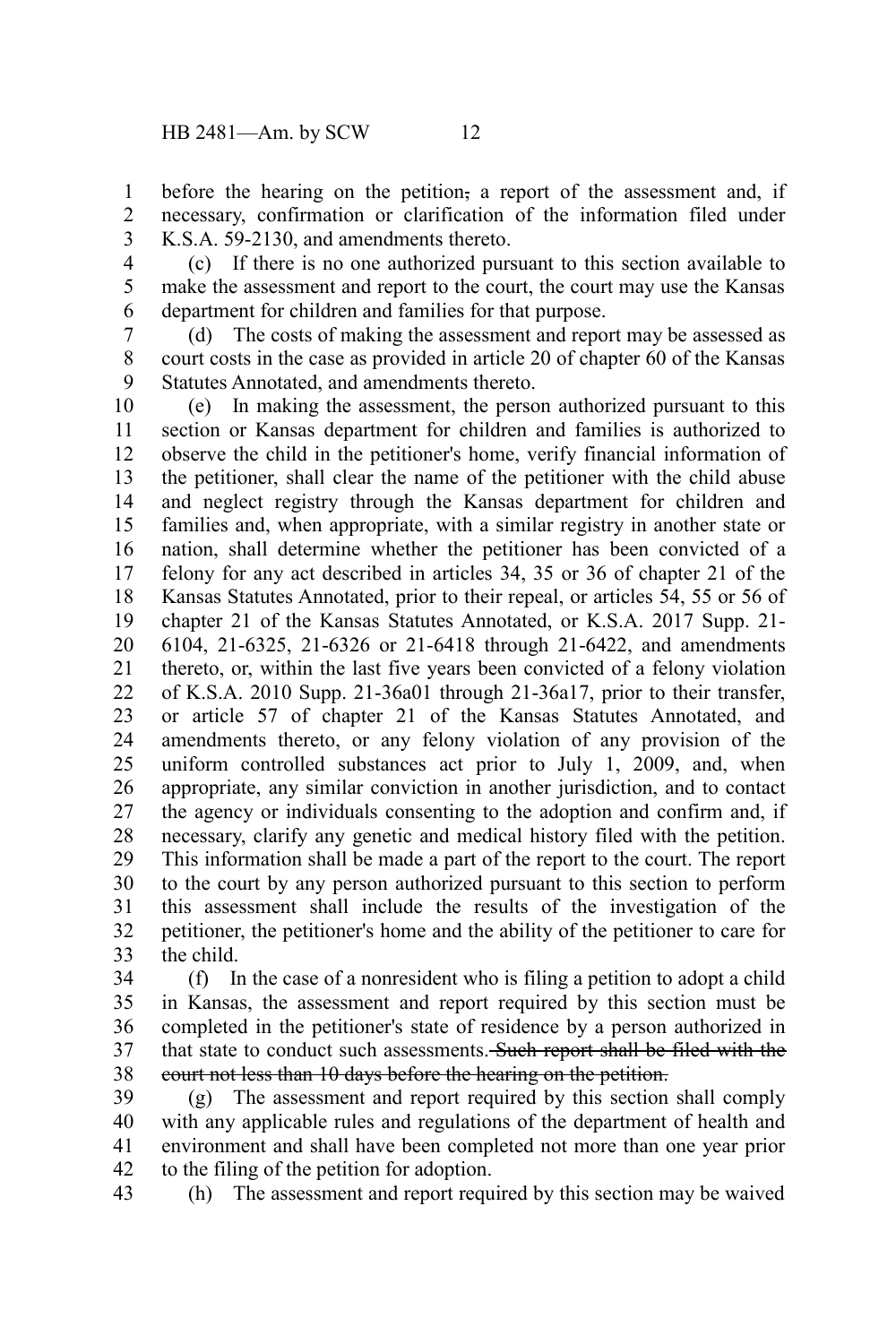by the court upon: 1

(1) Review of a petition requesting such waiver by a relative of the child; or 2 3

4

(2) the court's own motion.

Sec. 16. *{17.}* K.S.A. 2017 Supp. 59-2133 is hereby amended to read as follows: 59-2133. (a) Upon filing the petition, the court shall fix the time and place for the hearing. The time fixed for the hearing may be any time not more than 60 days from the date the petition is filed. The time fixed for the hearing may be extended by the court for good cause. 5 6 7 8 9

(b) In independent and stepparent adoptions*,* notice of the hearing on the petition shall be given to the parents or presumed *possible* parents *at least 10 calendar days before the hearing*, unless waived by the party entitled to notice or unless parental rights have been previously terminated, and any other persons as the court may direct, *to any person who has physical custody of the child,* unless waived by the party *person* entitled to notice. Notice also shall be given in an independent adoption to a legal guardian of the child-or individual in loco parentis, unless waived by the party entitled to notice. 10 11 12 13 14 15 16 17 18

(c) In an agency adoption*,* notice of the hearing on the petition shall be given to the consenting agency, *the parents or possible parents, any relinquishing party and any person who has physical custody of the child at least 10 calendar days before the hearing, unless waived by the party person* entitled to notice. 19 20 21 22 23

(d) *Notice of the hearing shall be by personal service, certified mail return receipt requested or in any other manner the court may direct.* Notice given pursuant to this section shall not include a copy of the petition. 24 25 26 27

Sec.  $\frac{17}{7}$  *{18.}* K.S.A. 59-2134 is hereby amended to read as follows: 59-2134. (a) Upon the hearing of the petition, the court shall consider the assessment and all evidence, including evidence relating to determination of whether or not the court should exercise its jurisdiction as provided in K.S.A. 59-2127*,* offered by any interested party *in interest*. If the adoption is granted, the court shall make *enter* a final decree of adoption*, which terminates parental rights if not previously terminated*. 28 29 30 31 32 33 34

(b) If the adoption is denied, the court shall enter appropriate orders. Such orders may include an order giving temporary custody of the child to another person or agency for a period not to exceed 30 days pending termination of the instant case or a new case being filed. 35 36 37 38

(c) The costs of the adoption proceedings shall be paid by the petitioner or as assessed by the court. 39 40

Sec. **18.**  $\{19.7\}$  K.S.A. 2017 Supp. 59-2136 is hereby amended to read as follows: 59-2136. (a) The provisions of this section shall apply where a relinquishment or consent to an adoption has not been obtained from a 41 42 43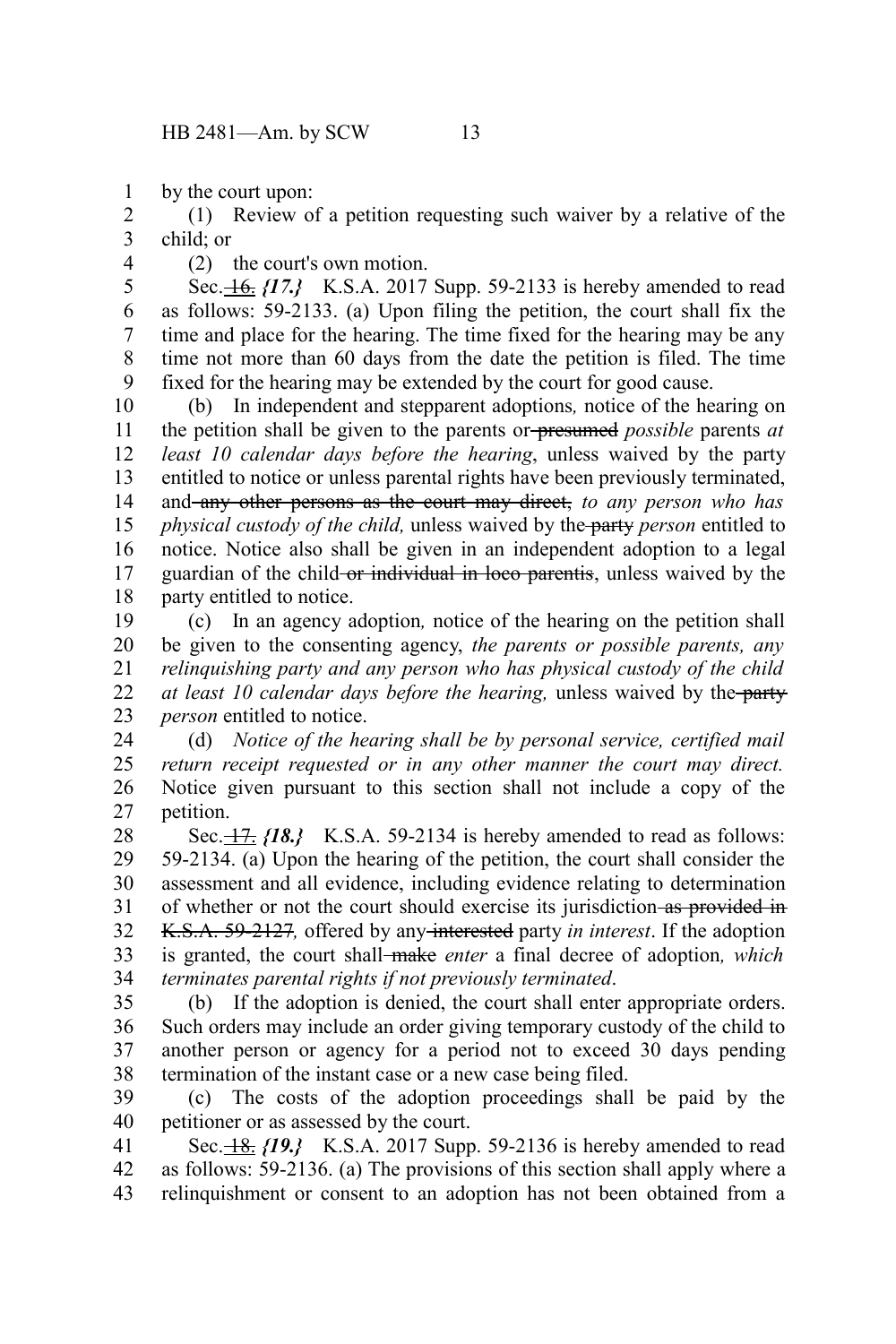parent and K.S.A. 59-2124 and 59-2129, and amendments thereto, state that the necessity of a parent's relinquishment or consent can be determined under this section. 1 2 3

(b) Insofar as practicable, the provisions of this section applicable to the father also shall apply to the mother and those applicable to the mother also shall apply to the father. 4 5 6

(c) In stepparent adoptions under subsection (d), the court may appoint an attorney to represent any father who is unknown or whosewhereabouts are unknown. In all other cases, The court shall appoint an attorney to represent any father who is unknown or whose whereabouts are unknown. If no person is identified as the father or a possible father, *or if the father's whereabouts are unknown,* the court shall order publication notice of the hearing in such manner as the court deems appropriate. 7 8 9 10 11 12 13

(d) In a stepparent adoption, if a mother consents to the adoption of a child who has a presumed father under subsection  $(a)(1)$ ,  $(2)$  or  $(3)$  of K.S.A. 2017 Supp. 23-2208, and amendments thereto, or who has a father as to whom the child is a legitimate child under prior law of this state or under the law of another jurisdiction, the consent of such father must be given to the adoption unless such father has failed or refused to assume the duties of a parent for two consecutive years next preceding the filing of the petition for adoption or is incapable of giving such consent. In determining whether a father's consent is required under this subsection, the court may disregard incidental visitations, contacts, communications or contributions. In determining whether the father has failed or refused to assume the duties of a parent for two consecutive years next preceding the filing of the petition for adoption, there shall be a rebuttable presumption that if the father, after having knowledge of the child's birth, has knowingly failed to provide a substantial portion of the child support as required by judicial decree, when financially able to do so, for a period of two years nextpreceding the filing of the petition for adoption, then such father has failed or refused to assume the duties of a parent. The court may consider the best interests of the child and the fitness of the nonconsenting parent in determining whether a stepparent adoption should be granted. 14 15 16 17 18 19 20 21 22 23 24 25 26 27 28 29 30 31 32 33

(e) Except as provided in subsection (d), if a mother desires to relinquish or consents to the adoption of such mother's child, a petition shall be filed in the district court to terminate the parental rights of the father, unless the father's relationship to the child has been previously terminated or determined not to exist by a court. The petition may be filed by the mother, the petitioner for adoption, the person or agency having custody of the child or the agency to which the child has been or is to be relinquished. Where appropriate, the request to terminate parental rights may be contained in a petition for adoption. 34 35 36 37 38 39 40 41 42

*(d) (1) A petition to terminate parental rights may be filed as part of* 43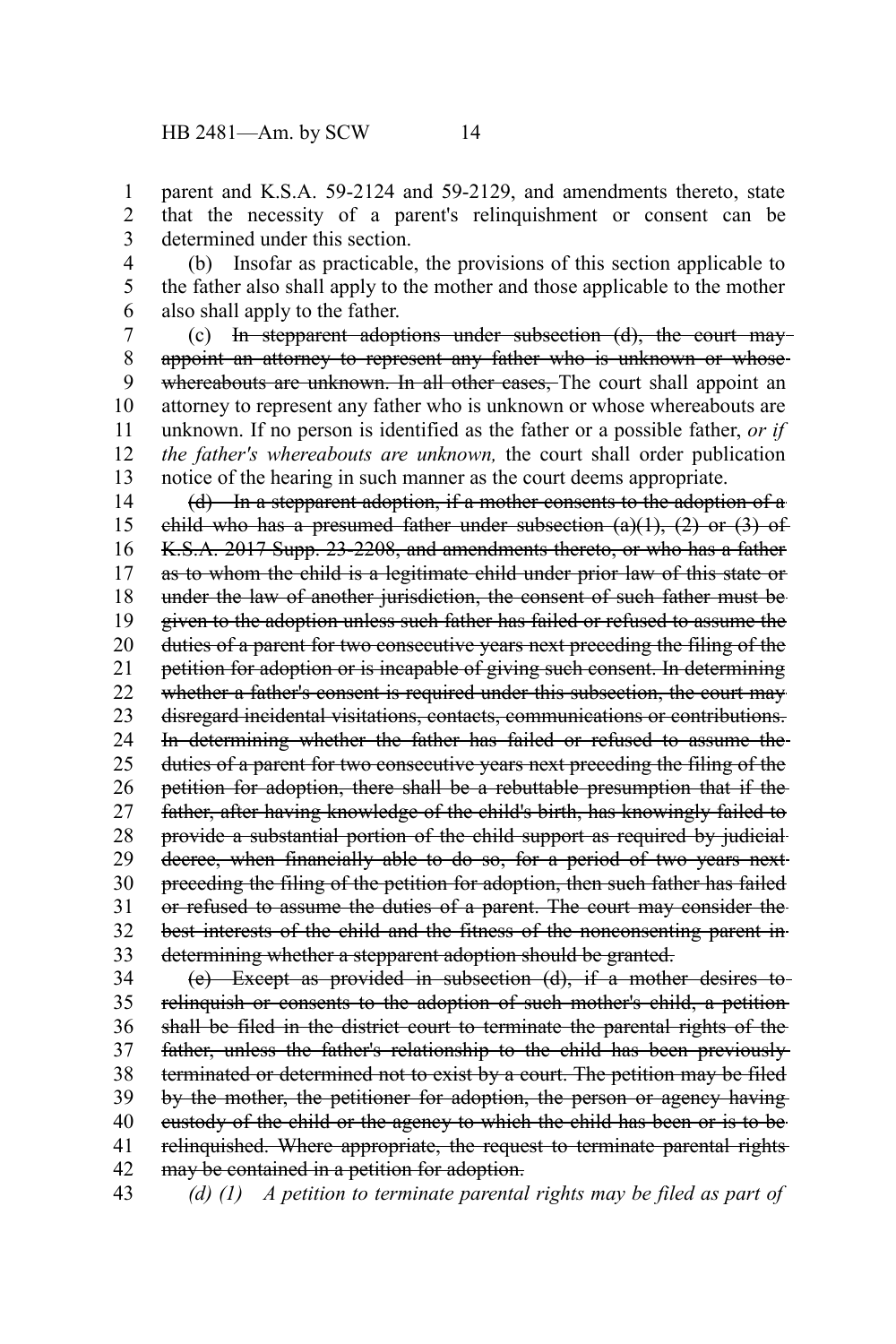*a petition for adoption or as an independent action.* If the request to terminate parental rights is not filed in connection with *as part of* an adoption proceeding, venue shall be in the county in which the child, the mother or the presumed or alleged father *or a parent* resides or is found. 1 2 3 4

*(2) The petition may be filed by a parent, the petitioner for adoption, the person or agency having legal custody of the child, or the agency to which the child has been relinquished.* 5 6 7

*(3) Absent a finding of good cause by a court with jurisdiction under this act, a proceeding to terminate parental rights shall have precedence over any proceeding involving custody of the child under the Kansas family law code, K.S.A. 23-2101 et seq., and amendments thereto, or the protection from abuse act, K.S.A. 60-3101 et seq., and amendments thereto, until a final order is entered on the termination issues or until further orders of the court.* 8 9 10 11 12 13 14

*(e)* In an effort to identify the father, the court shall determine by deposition, affidavit or hearing, the following: 15 16

(1) Whether there is a presumed father under K.S.A. 2017 Supp. 23- 2208, and amendments thereto; 17 18

(2) whether there is a father whose relationship to the child has been determined by a court; 19 20

(3) whether there is a father as to whom the child is a legitimate child under prior law of this state or under the law of another jurisdiction; 21 22

(4) whether the mother was cohabitating with a man at the time of conception or birth of the child; 23 24

(5) whether the mother has received support payments or promises of support with respect to the child or in connection with such mother's pregnancy; and 25 26 27

(6) whether any man *person* has formally or informally acknowledged or declared such man's *person's* possible paternity *parentage* of the child. 28 29 30

If the father is identified to the satisfaction of the court, or if more than one man is identified as a possible father, each shall be given notice of the proceeding in accordance with subsection (f). 31 32 33

(f) Notice of the proceeding shall be given to every person identified as the father or a possible father by personal service, certified mail return receipt requested or in any other manner the court may direct. *Notice shall be given at least 10 calendar days before the hearing, unless waived by the person entitled to notice.* Proof of notice *or waiver of notice* shall be filed with the court before the petition or request is heard. 34 35 36 37 38 39

(g) *(1)* If, after the inquiry, the court is unable to identify the father or any possible father and no person has appeared claiming to be the father and claiming custodial rights, the court shall enter an order terminating the unknown father's parental rights with reference to the child without regard 40 41 42 43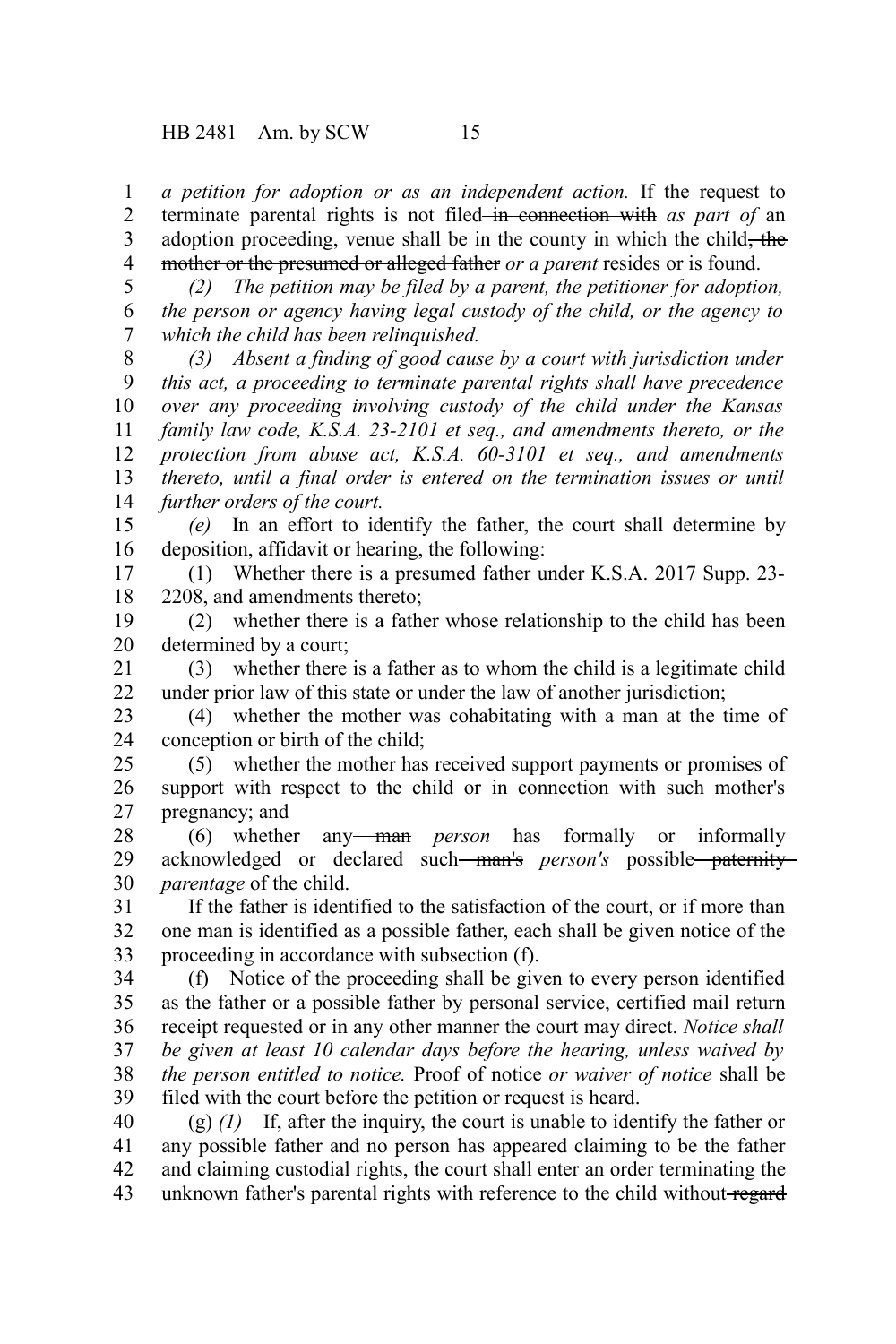to *consideration of* subsection (h). 1

*(2)* If any person identified as the father or possible father of the child fails to appear or, if appearing, fails to claim custodial rights, such person's parental rights with reference to the child shall be terminated without regard to *consideration of* subsection (h). 2 3 4 5

(h) (1) When a father or alleged father appears and asserts *claims* parental rights, the court shall determine parentage, if necessary pursuant to the Kansas parentage act, K.S.A. 2017 Supp. 23-2201 et seq*.*, and amendments thereto. If a father desires but is financially unable to employ an attorney, the court shall appoint an attorney for the father. Thereafter, the court may order that parental rights be terminated *and find the consent or relinquishment unnecessary*, upon a finding by clear and convincing evidence, of any of the following: 6 7 8 9 10 11 12 13

(A) The father abandoned or neglected the child after having knowledge of the child's birth; 14 15

16

(B) the father is unfit as a parent or incapable of giving consent;

(C) the father has made no reasonable efforts to support or communicate with the child after having knowledge of the child's birth; 17 18

(D) the father, after having knowledge of the pregnancy, failed without reasonable cause to provide support for the mother during the six months prior to the child's birth; 19 20 21

(E) the father abandoned the mother after having knowledge of the pregnancy; 22 23

24

(F) the birth of the child was the result of rape of the mother; or

(G) the father has failed or refused to assume the duties of a parent for two consecutive years<del>-next</del> *immediately* preceding the filing of the petition. 25 26 27

(2) In making a finding whether parental rights shall be terminated under this subsection, the court-may: 28 29

(A) Consider and weigh the best interest of the child; and *Shall consider all of the relevant surrounding circumstances; and* 30 31

(B) *may* disregard incidental visitations, contacts, communications or contributions. 32 33

(3) In determining whether the father has failed or refused to assume the duties of a parent for two consecutive years—next *immediately* preceding the filing of the petition for adoption, there shall be a rebuttable presumption that if the father, after having knowledge of the child's birth, has knowingly failed to provide a substantial portion of the child support as required by judicial decree, when financially able to do so, for a period of two years next *immediately* preceding the filing of the petition for adoption, then such father has failed or refused to assume the duties of a parent. 34 35 36 37 38 39 40 41 42

43

*(4) For the purposes of this subsection, "support" means monetary or*